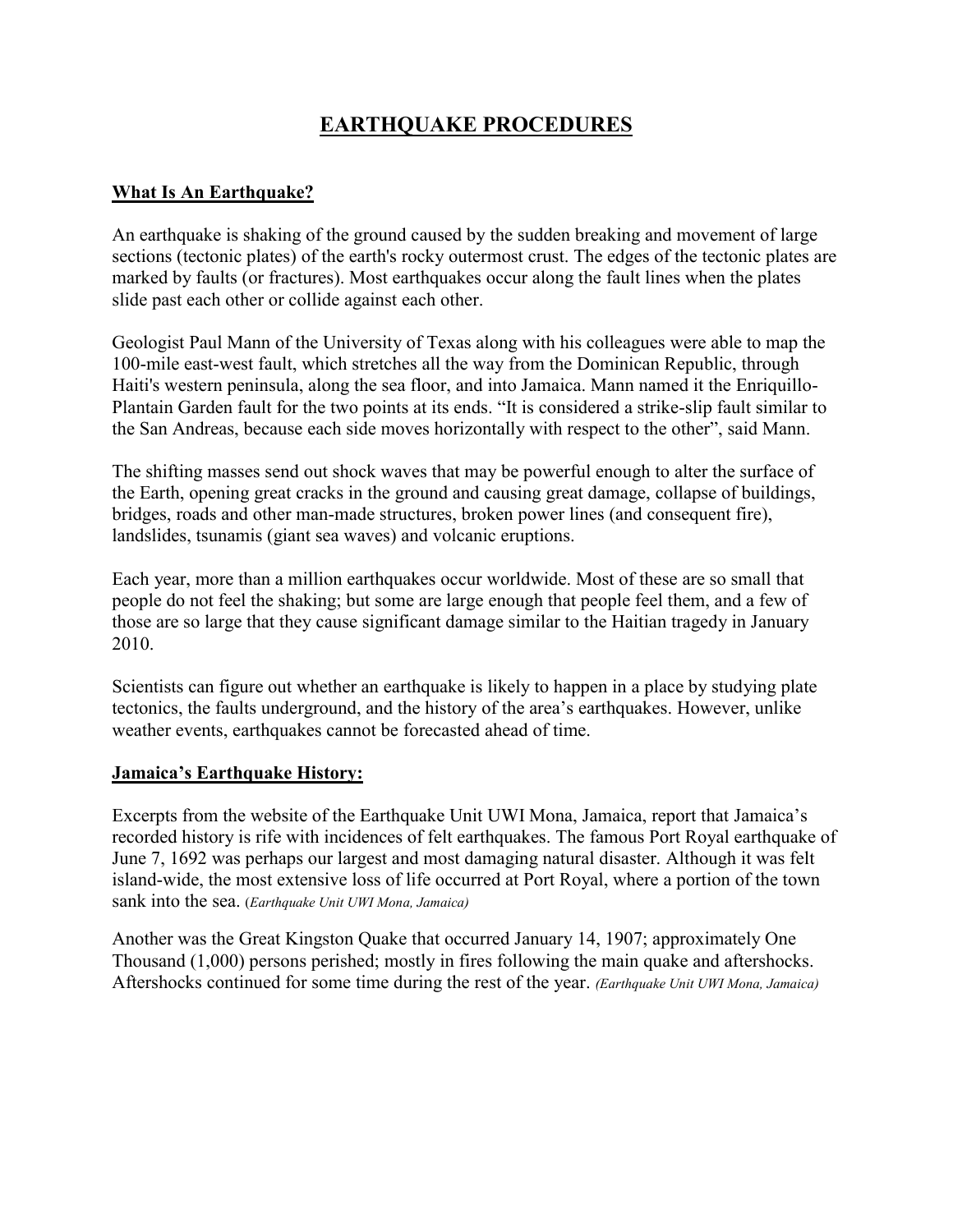## **Instrumental Seismicity**

About 200 earthquakes are located in and around Jamaica per year most of which are minor; having magnitudes less than 4.0. The most seismically active areas are the Blue Mountain block in eastern Jamaica and the Montpelier-Newmarket belt in western Jamaica. Other areas of notable seismicity include the near offshore south-west of Black River on the south coast, and offshore Buff Bay on the north–east coast. *(Earthquake Unit UWI Mona, Jamaica)*

## **How Prepared are We?**

Official rescue teams around the world who have been dispatched to the scene of earthquakes continue to advocate use of the internationally recognized **"Drop, Cover and Hold On"** procedure to protect lives during an earthquake.

- **DROP** to the ground (before the earthquake drops you!),
- **COVER** by getting under a sturdy table.
- **HOLD ON** to the legs of the table until the shaking stops.

If there isn't a table near you, drop to the ground in the corner of the room and cover your head and neck with your hands and arms. Do not try to run to another room just to get under a table.



The main point is to not try to move but to **immediately** protect yourself as best as possible where you are. Earthquakes occur without any warning and may be so violent that you cannot run or crawl; you therefore will most likely be knocked to the ground where you happen to be. You will never know if the initial jolt will turn out to be the start of a big one. Therefore, you should **"Drop, Cover, and Hold on"** immediately!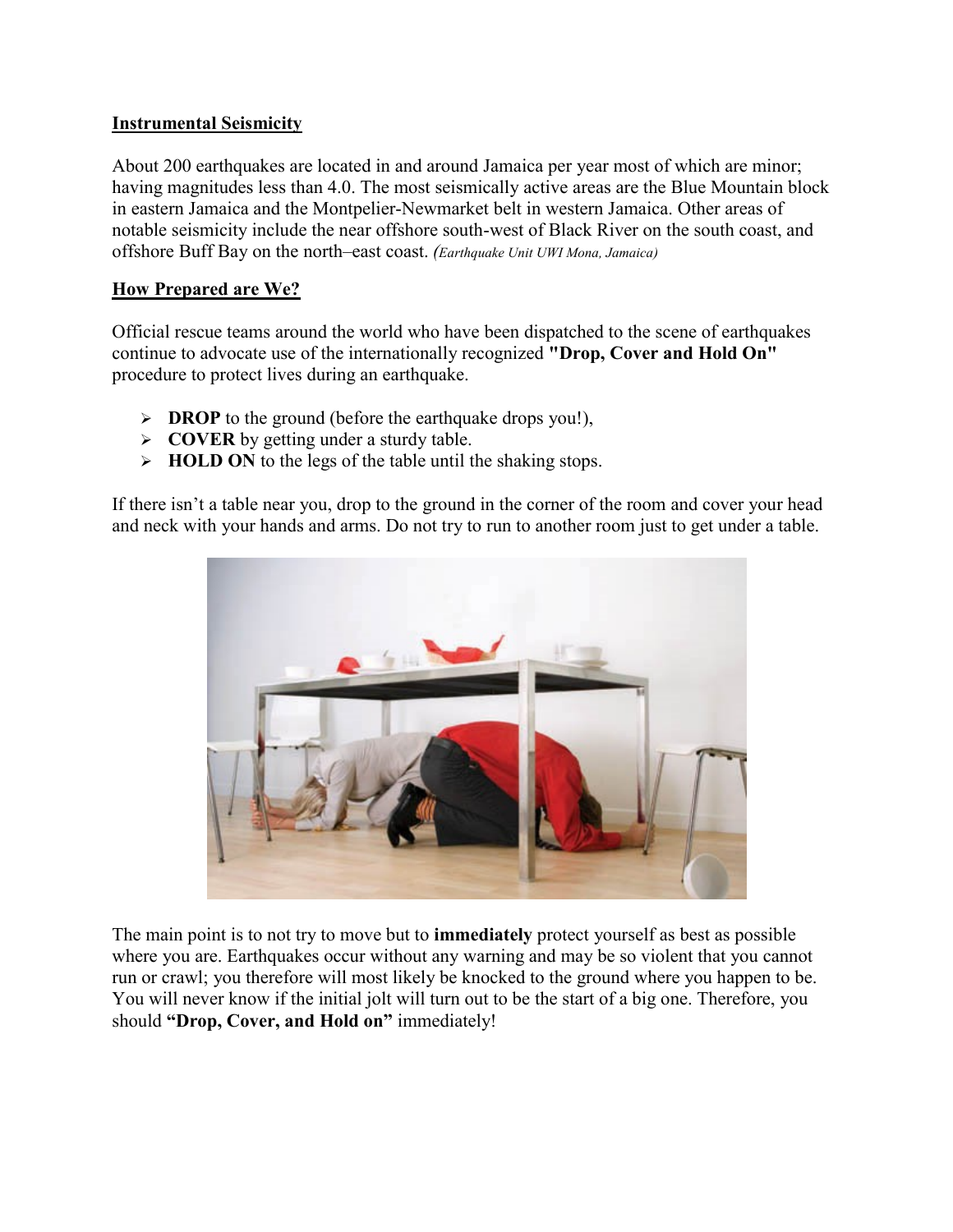## **How to Prepare:**

These procedures are simple guidelines that will assist in alleviating fatalities. Nevertheless these procedures can be categorized into three stages.

- EXPERIE Preparatory actions.
- $\triangleright$  DURING Tranquil actions during the event.
- $\triangleright$  AFTER Recovery and assessment.

#### **Before an Earthquake:**

- 1. Potential hazards in the home should be removed or corrected.
- 2. All doors should be pushed to exit the building.
- 3. Family members must have knowledge of evacuation procedures.
- 4. Family members must have knowledge of the *Emergency Assembly Area* (EAA).
- 5. Family members must have knowledge of the Triage area.
- 6. Family members should acquire first aid training.
- 7. Practise earthquake drills as frequently as is possible.

#### **During an Earthquake:**

- 1. Stay calm, do not panic and use the **"Drop Cover and Hold on"** procedure which is the appropriate action to reduce injury and death.
- 2. If you are indoors, remain indoors.
- 3. Get under a sturdy table
- 4. Stay away from glass windows and glass doors.
- 5. If you are outside stay in the open away from buildings and electrical power lines.
- 6. If you are travelling in a vehicle it should be brought to a stop, away from buildings and electrical power lines.
- 7. Remain in the vehicle.

#### **After an Earthquake:**

- 1. Evacuate the building as soon as the tremor stops.
- 2. Proceed to the designated *Emergency Assembly Area* (EAA).
- 3. Do a roll call of family members.
- 4. Check for injuries and provide first aid if needed.
- 5. Carefully inspect exterior of building for cracks in wall.
- 6. Turn off all electrical power.
- 7. Be prepared for aftershocks.